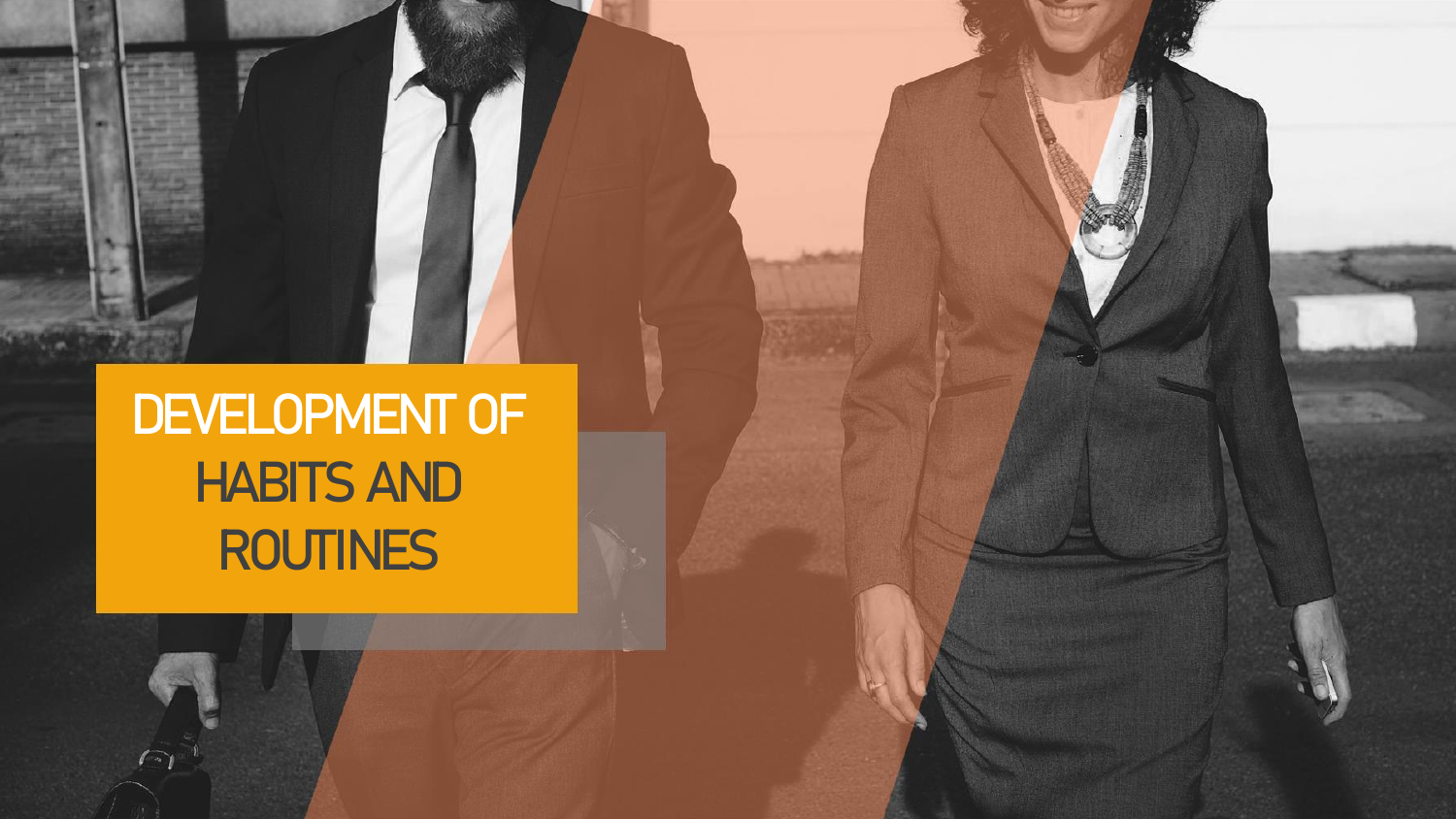



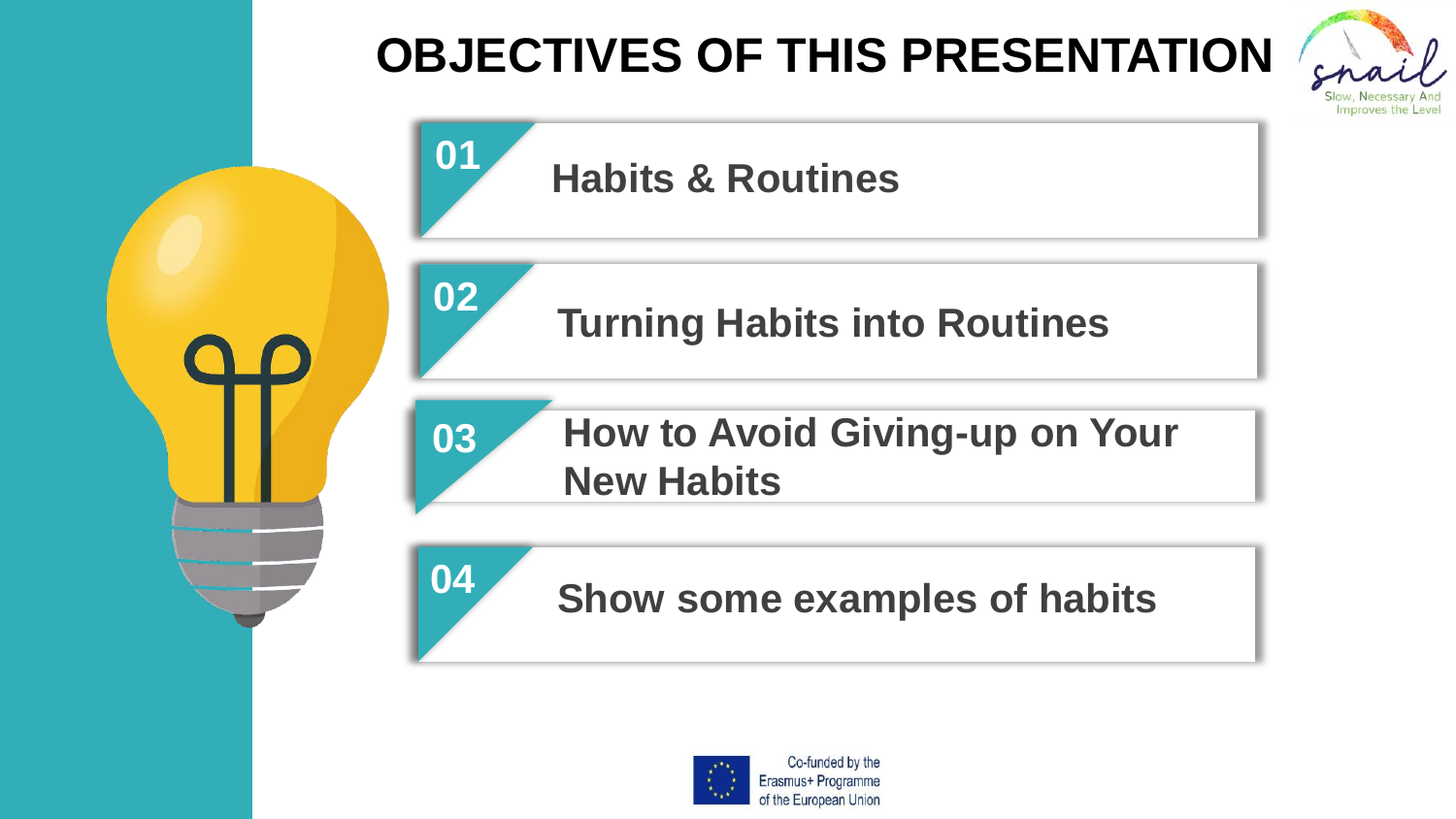## **TABLE OF CONTENTS**



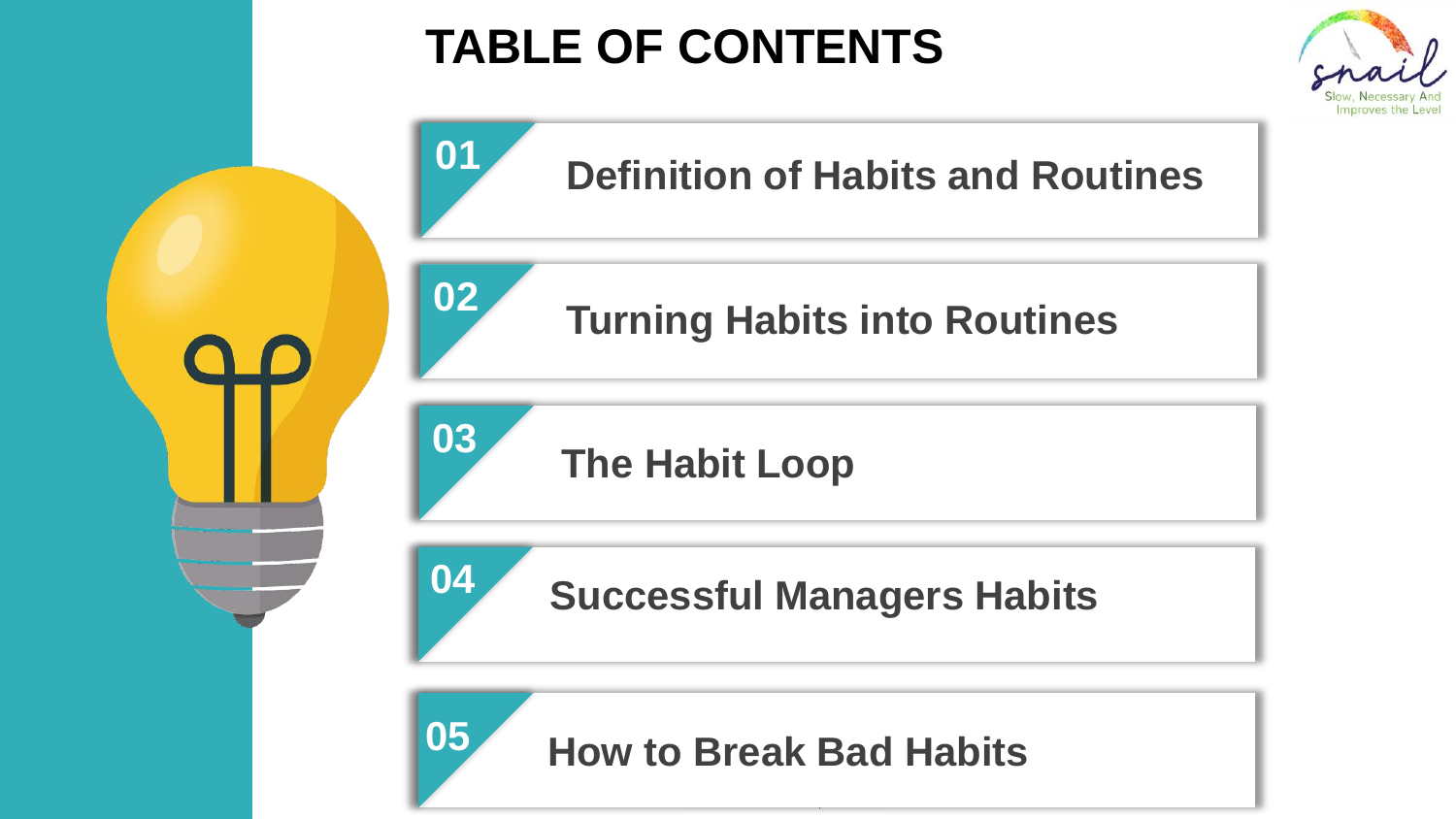

### Definition of Habits and Routines



"A more or less fixed way of thinking, willing, or feeling acquired through previous repetition of a mental experience" by The American Journal of Psychology

New behaviours can become automatic through repetition. 43% of daily behaviours are habits performed on "auto-mode". It normally goes unnoticed as there is no analysis in routine tasks.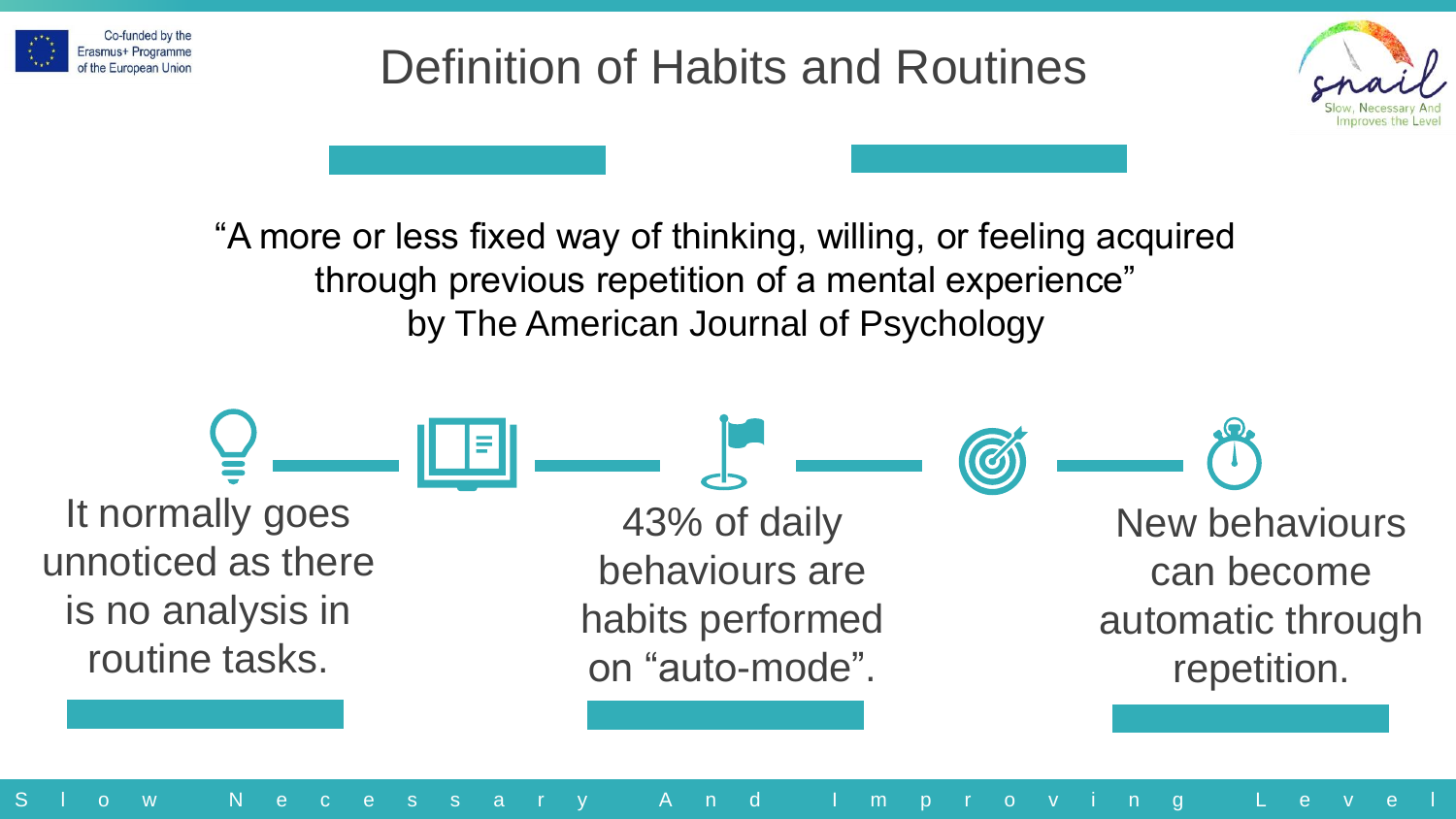



We tend to use the words "habit" and "routine" interchang eably but they both mean two distinct things

Habits: mainly driven by automatic process with no intentional action

regular and repeated actions, but habits happen with little or no conscious or awareness thought, whereas routines require a higher degree of intention and effort.

Both habits and routines are

Routines: require deliberate practice and awareness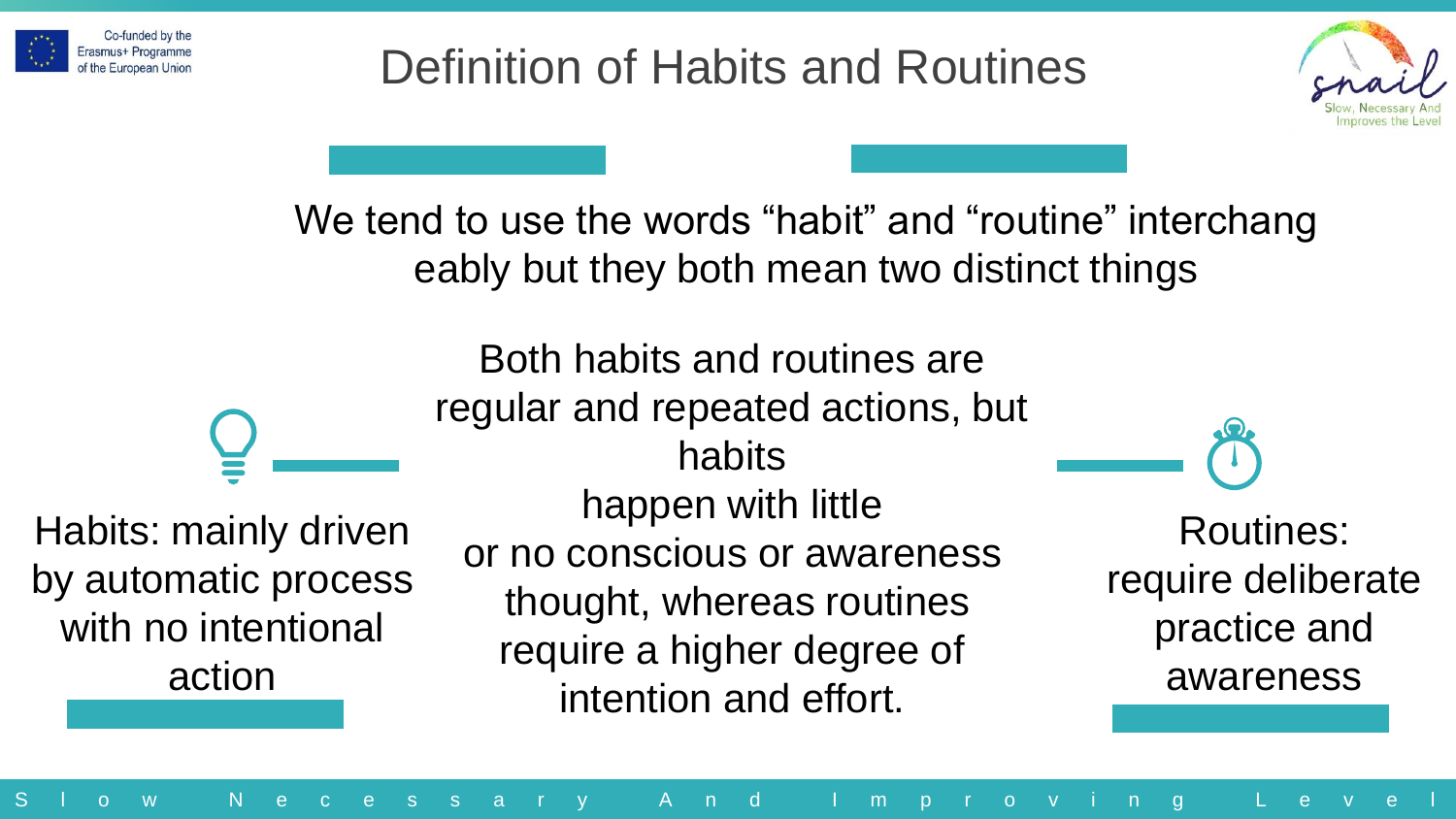

### Habits: Examples



#### **A habit usually manifests itself as an automatic urge to do something, often triggered by a particular cue**

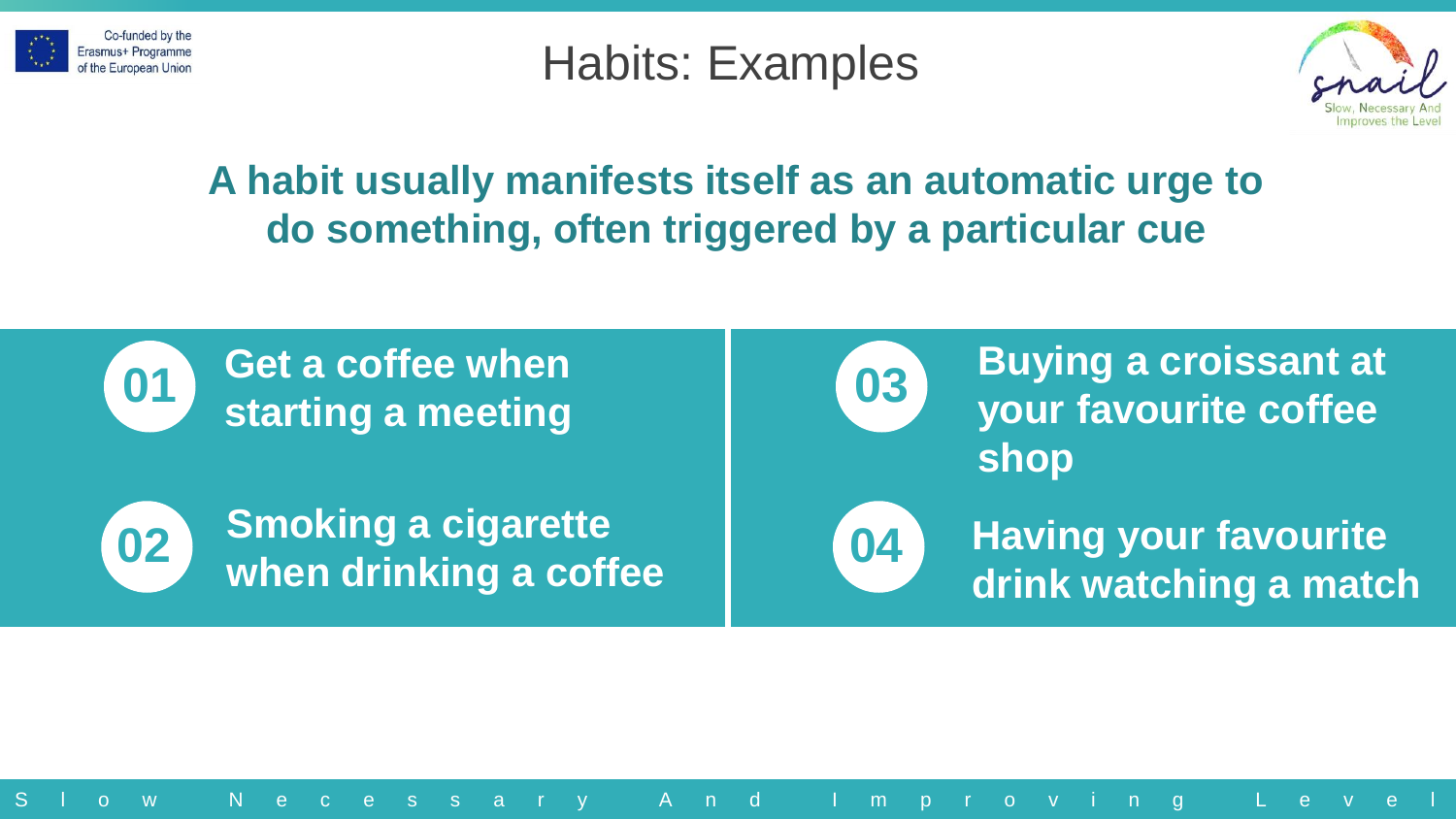





#### **Routines required deliberate practice and initial effort**

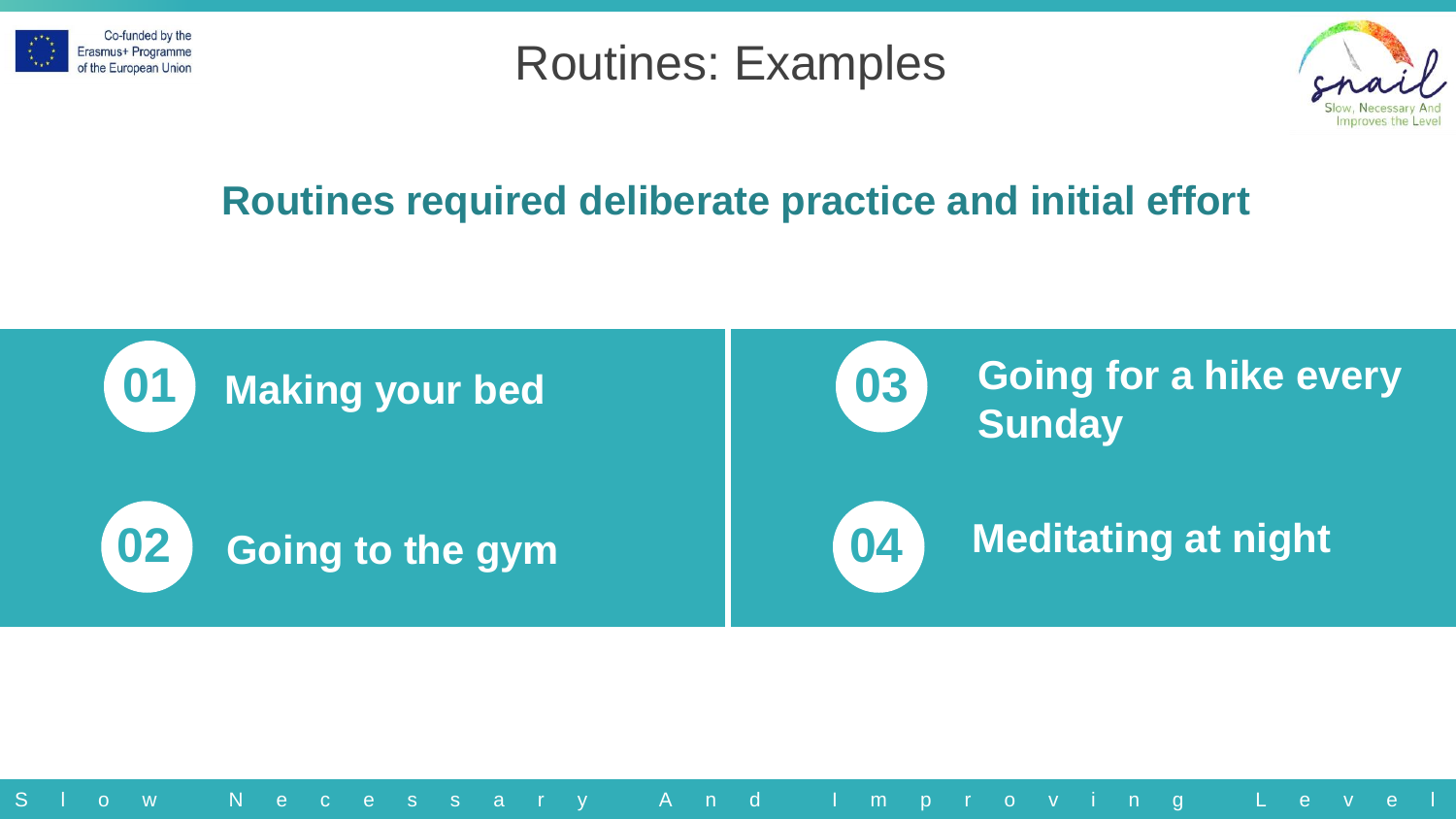





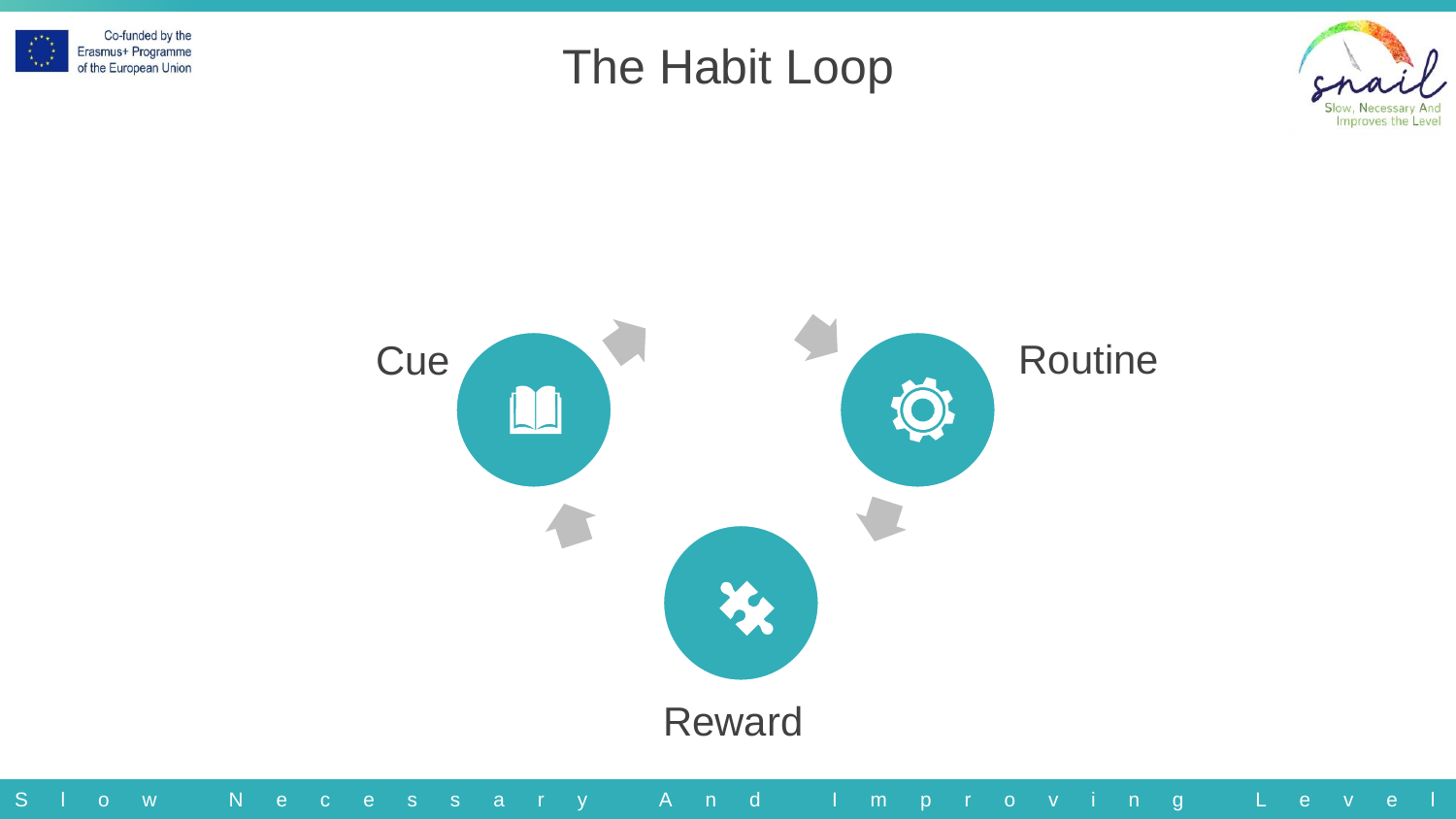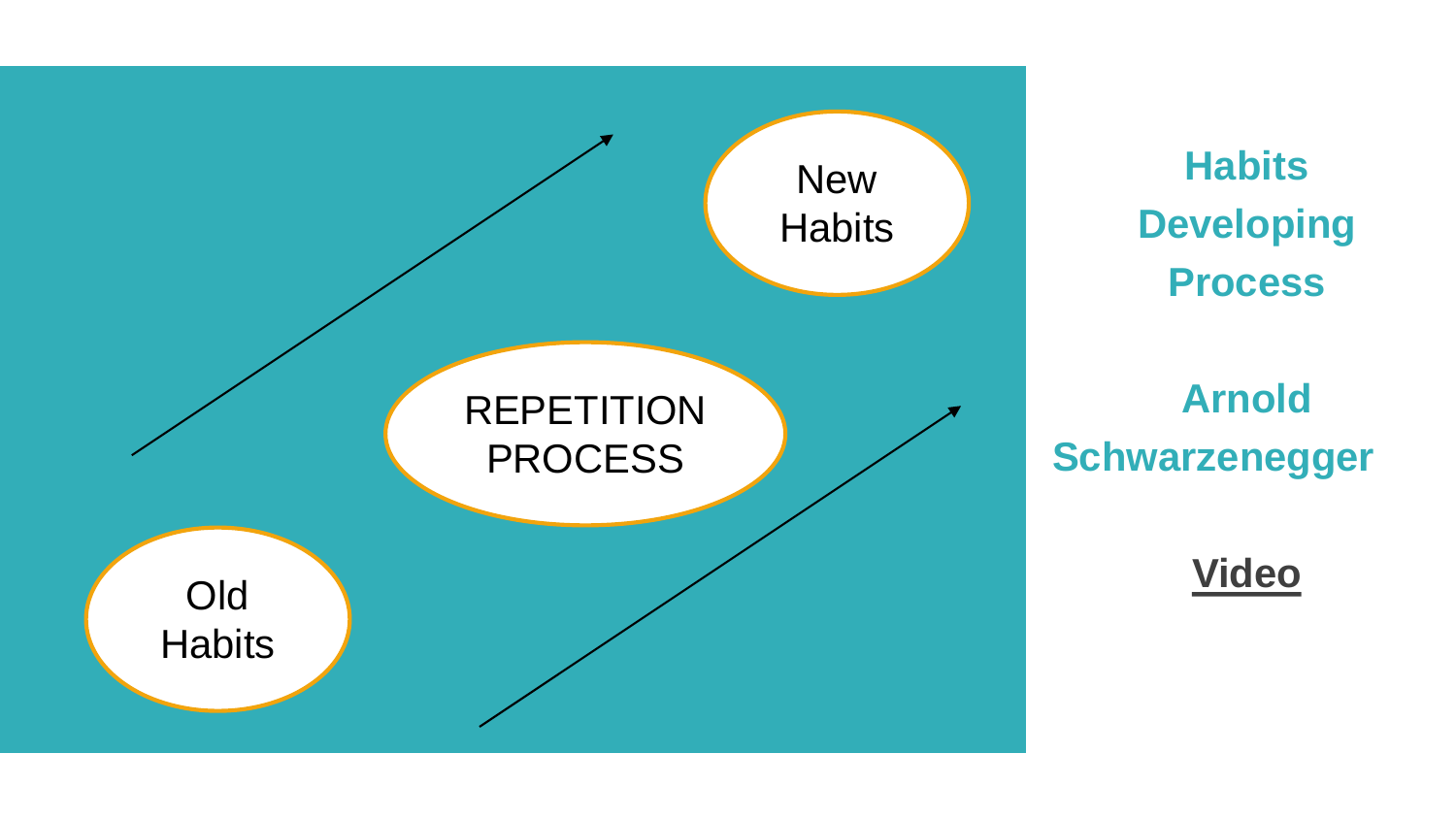







**Cue**: choose a trigger to tell your brain to start the routine you want to turn into a habit.



**Routine**: execute the routine, ideally starting with a small actionable chunk. Avoid ambitious new routines.



**Reward**: do you something enjoyable which will tell your brain that this particular habit loop is worth remembering for the future.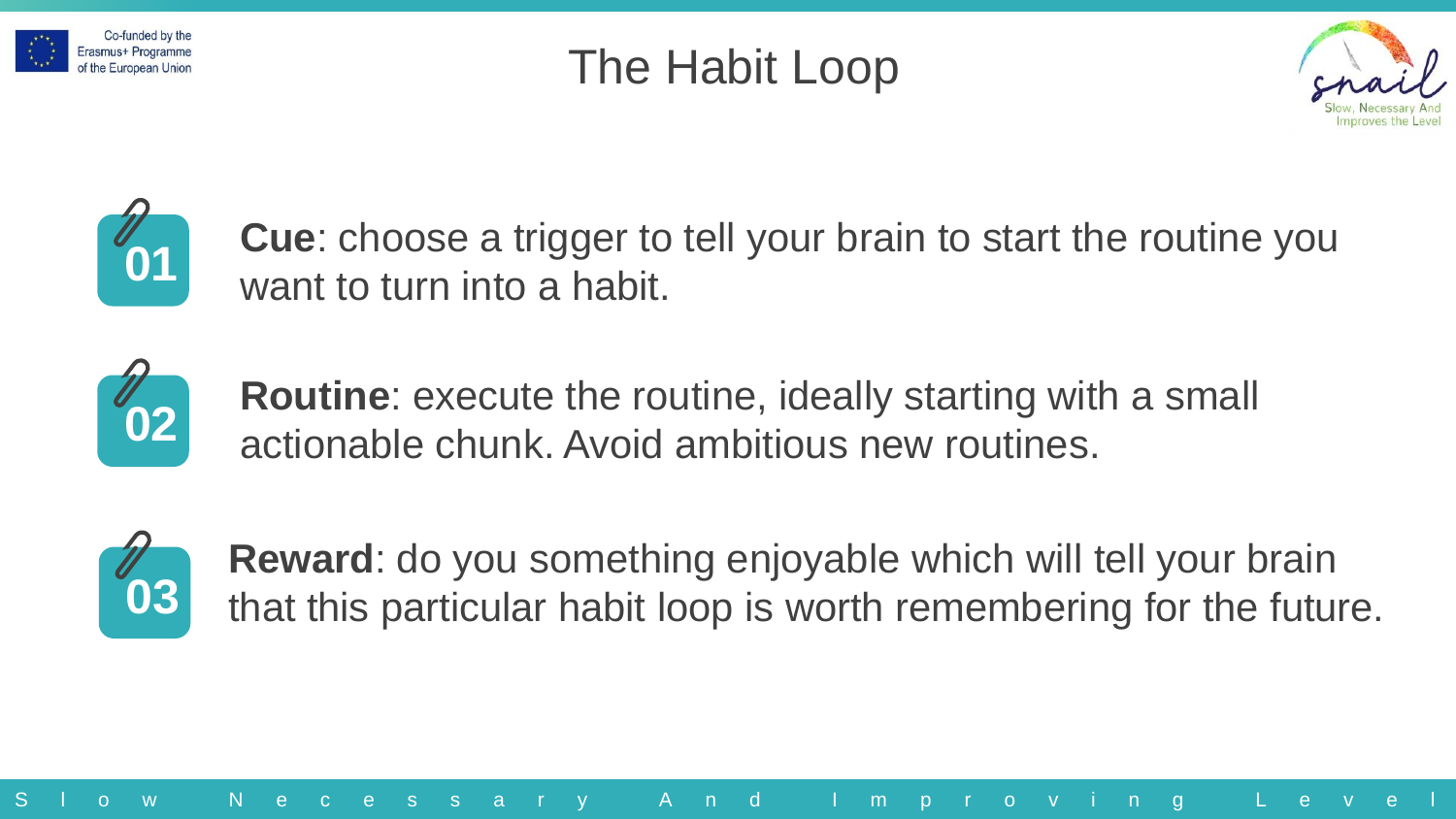







The hardest part is obviously to execute the routine right after the cue habits are automatically triggered by cues, whereas routines require a conscious effort on your part.



Use baby steps by anchoring a new tiny habit to an existing one For example: "After brushing my teeth, I will change into my workout clothes and walk for ten minutes."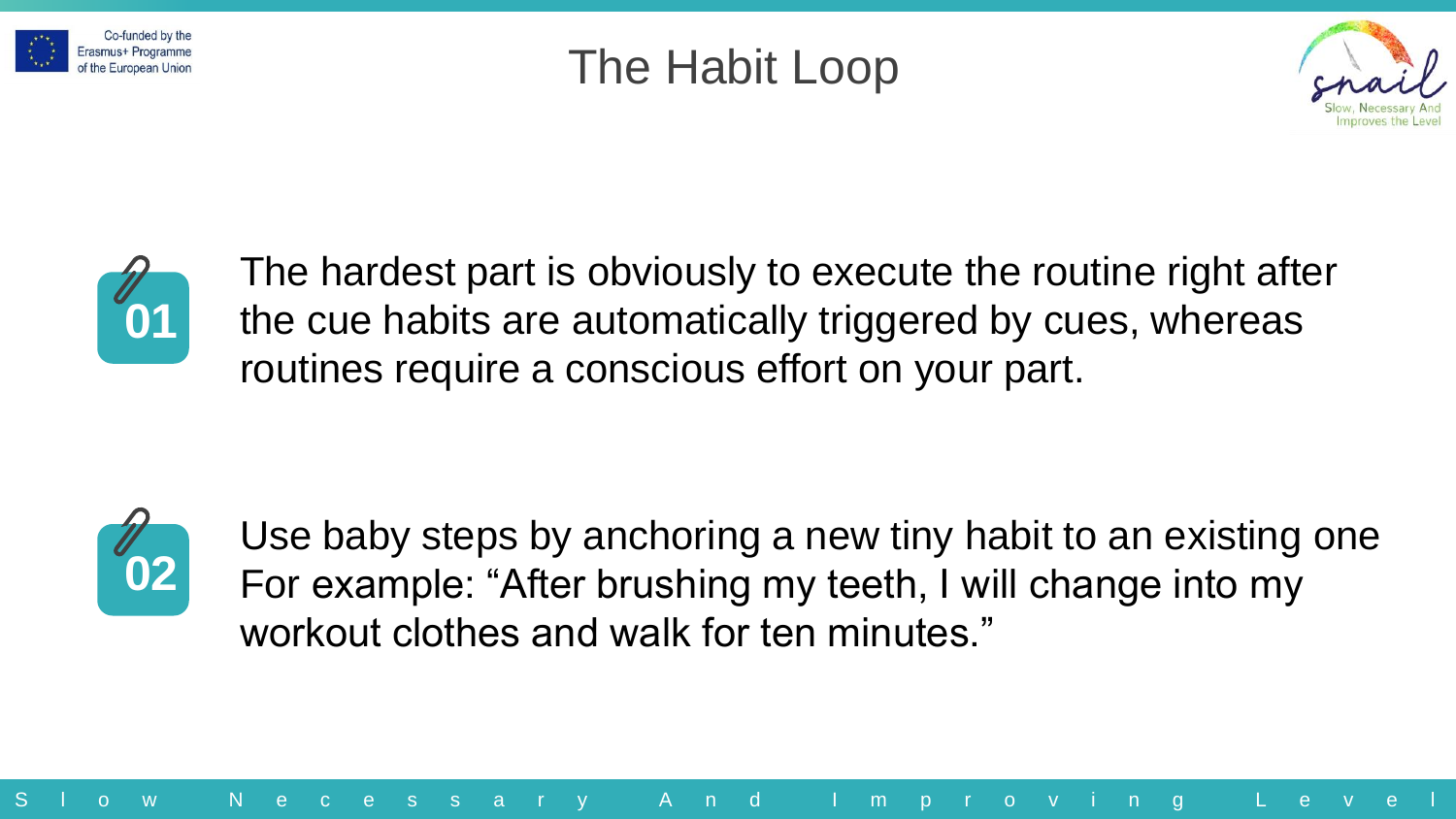

### Successful Managers Habits





**Stop multitasking:** focus on what's really important today.



**Act with agility and simplicity:** keeping things as simple as possible, not only to stay agile but to keep improving and transforming our business quickly.



**Own your schedule:** Success comes to those who do not just plan well but execute with the same rigour.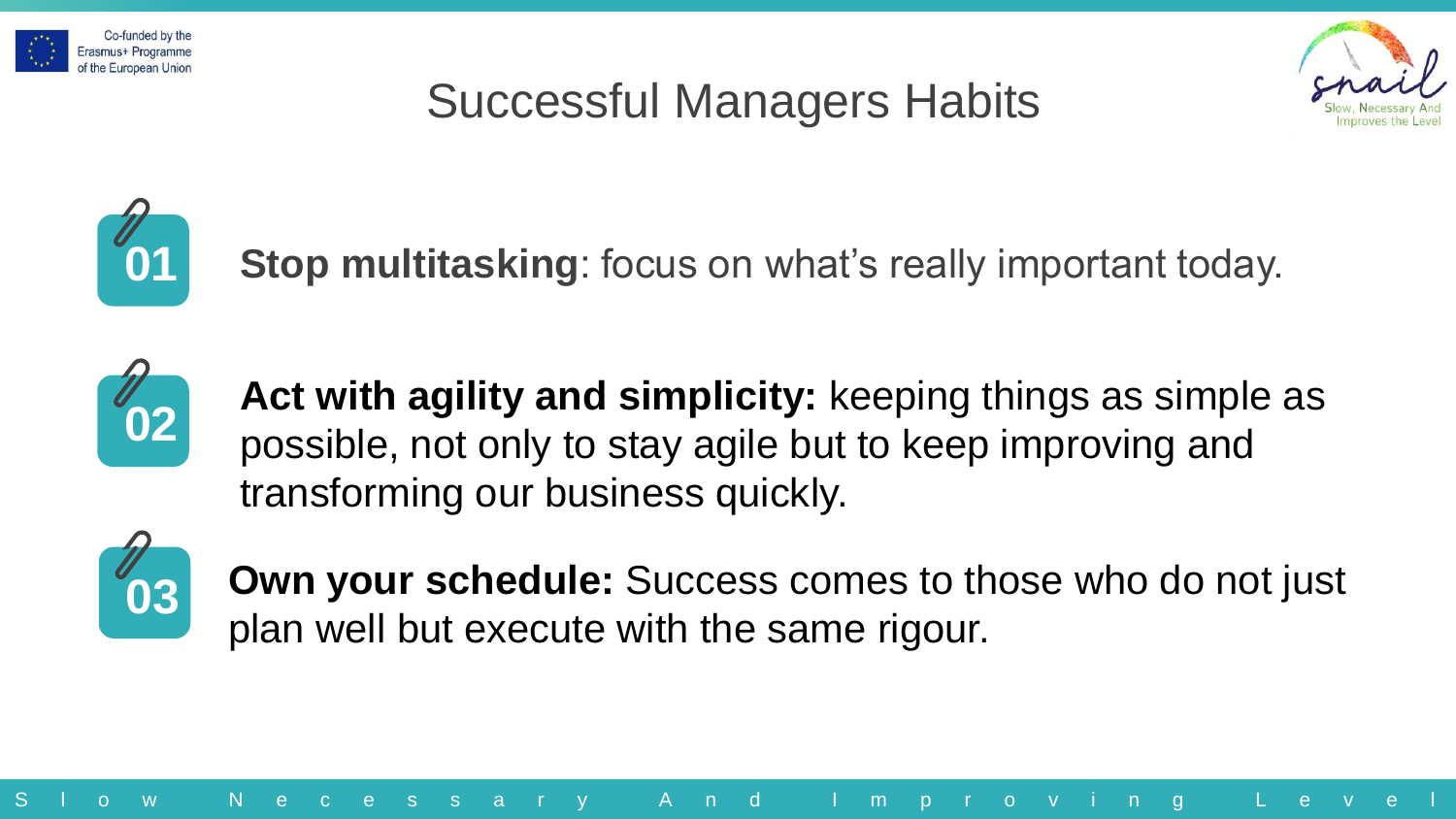

### Successful Managers Habits





**Keep your mission in mind:** Stephen Covey once said, 'The main thing is to keep the main thing the main thing.'



**Find your creativity:** do two things that help you think in a more creative, fresh way... ie. exercise, reading business-related books and articles with my breakfast, etc.



**Focus on one goal:** ensure that most of your resources and capabilities are focus on one goal in one goal only.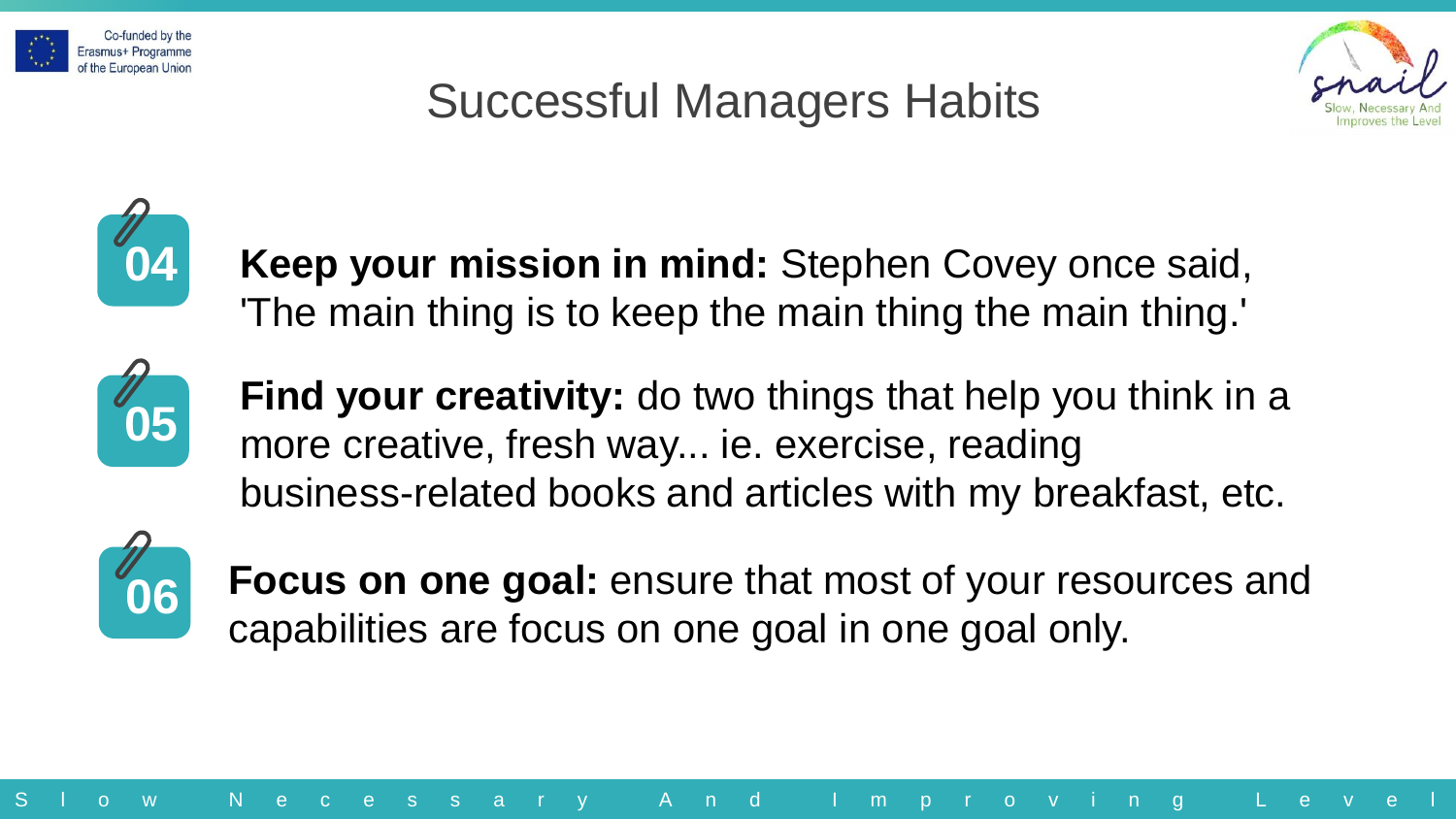

Successful Managers Habits (personality)





Optimism: identifying the best in every situation.



**02** Personal contact: greet the people you work with every morning.



Thank colleagues for actions that are beneficial to us.

S l o w N e c e s s a r y A n d I m p r o v i n g L e v e l



Conciliation: actively seeking constructive solutions to conflicts.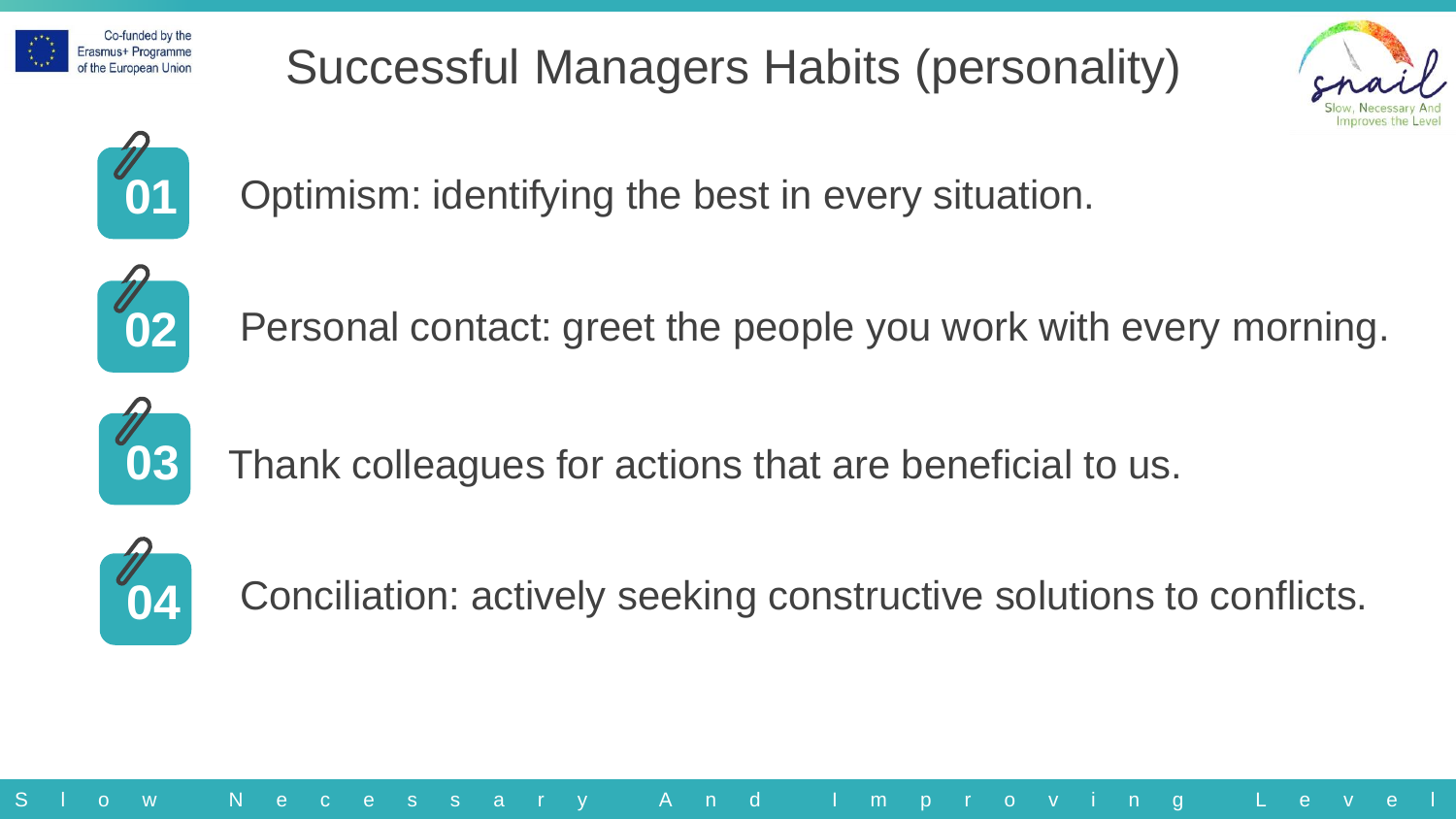

### How to Break Bad Habits



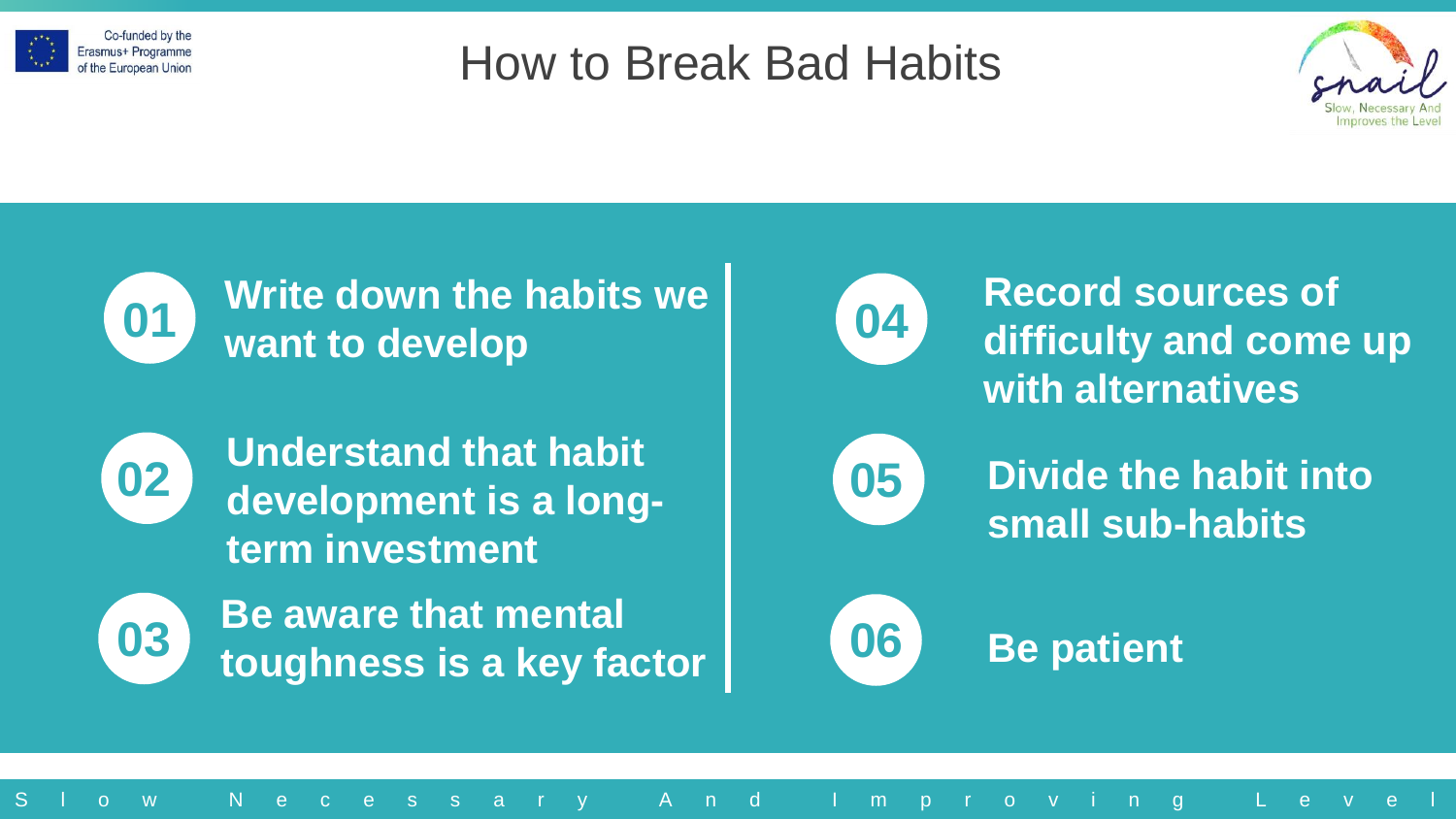

### Breaking the Procrastination Habit



**Procrastination** is the destructive habit of delaying important tasks, usuay by focusing on less urgent, more enjoyable, and easier activities instead.

#### **Things we tell ourselves that drive us to procrastination**

"It is going to be a pain." "I might not do a good job."

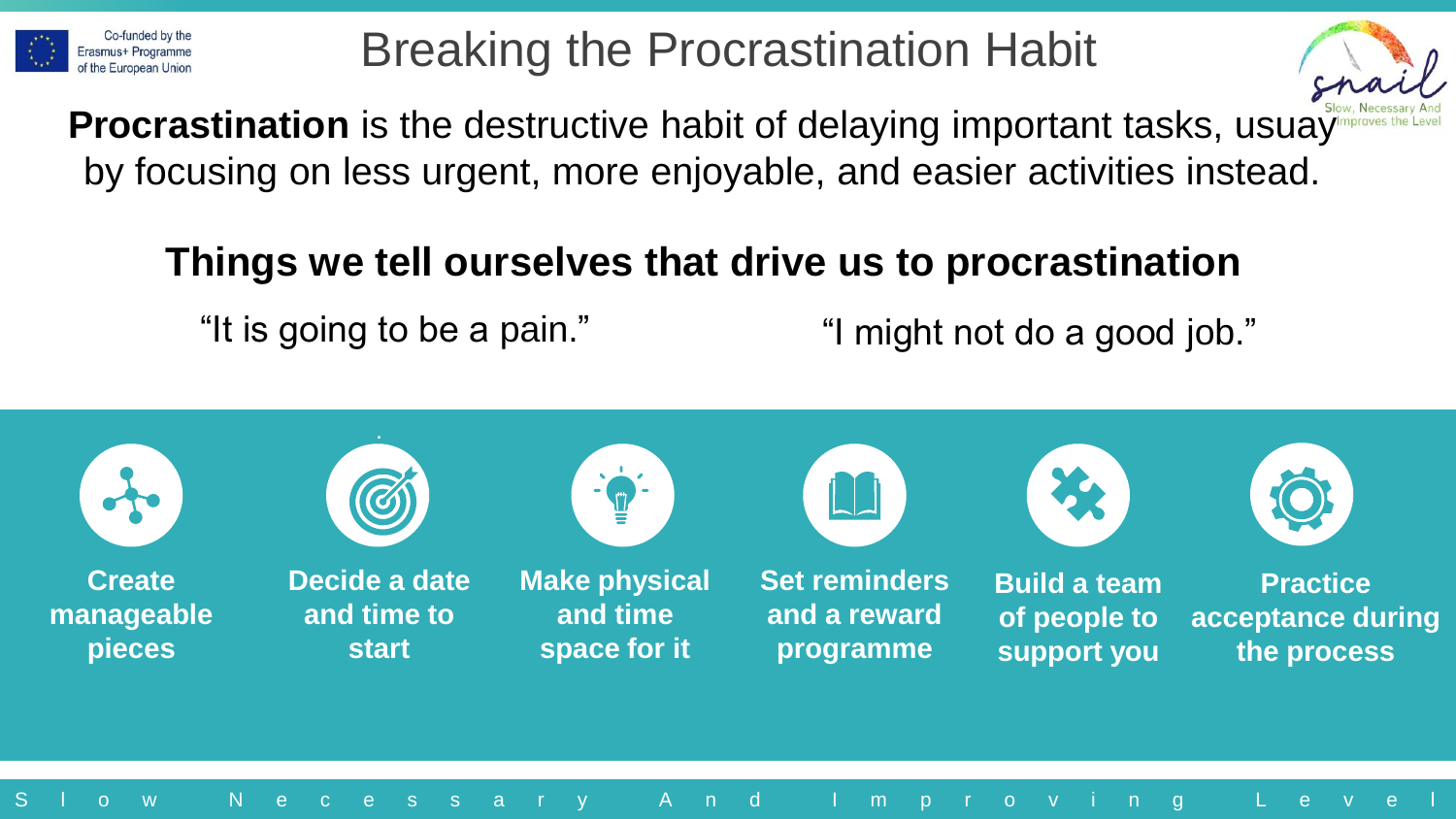

### Breaking the Not-listening Habit



#### First Seek to Understand then to be Understood

This habit is at the core of empathy and emotional intelligence.

People that feel understood feel valued and respected.



Implies listening first and talking only after understanding.

This habit allows to get the core of the matter and to find win-win situations.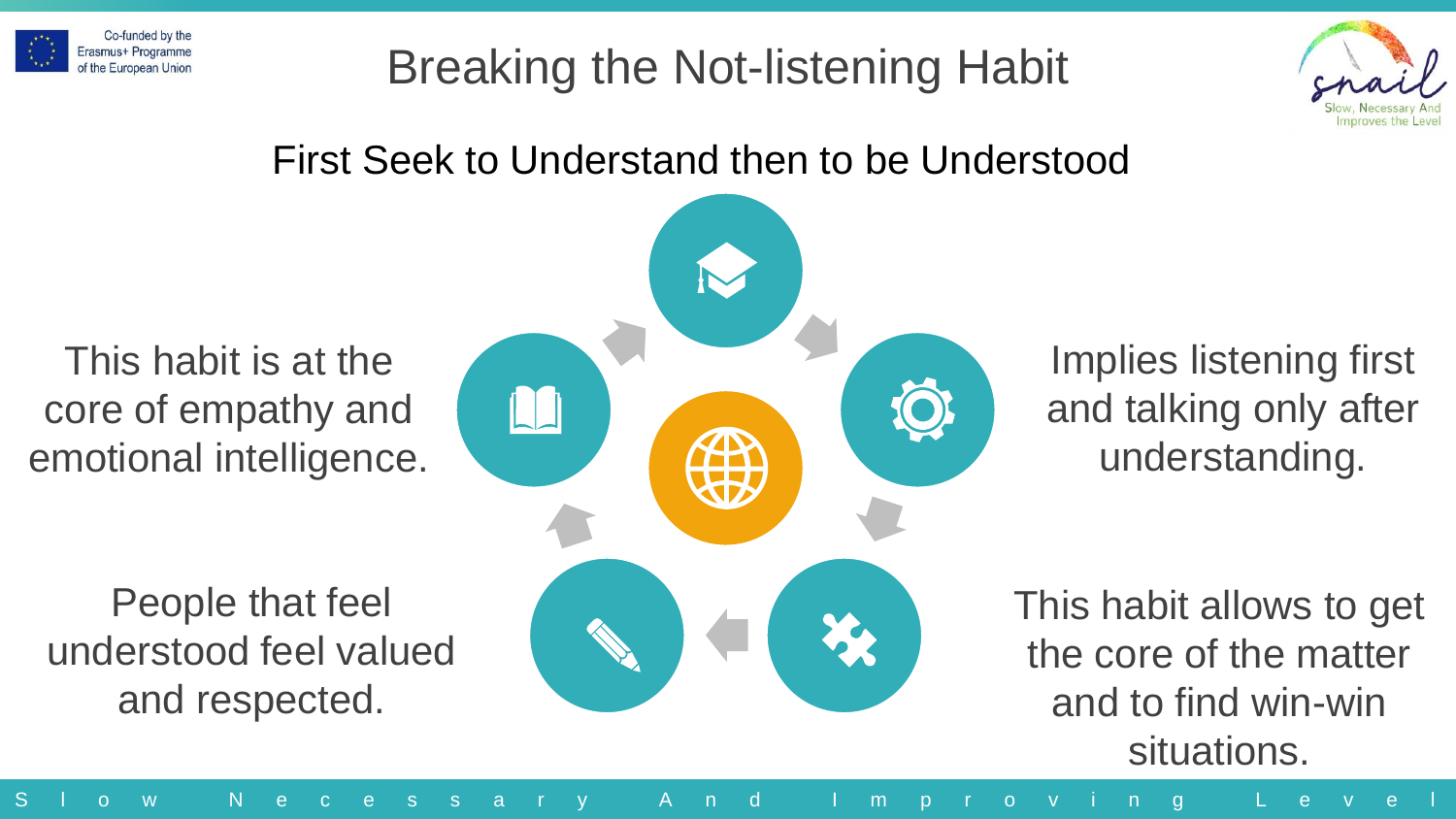

Breaking the Lack of Planning Habit



#### **Planning** is the process of setting objectives, strategy and future actions

in order to maximise the likelihood of success in a given timeframe.

#### **In order to develop a planning habit…**

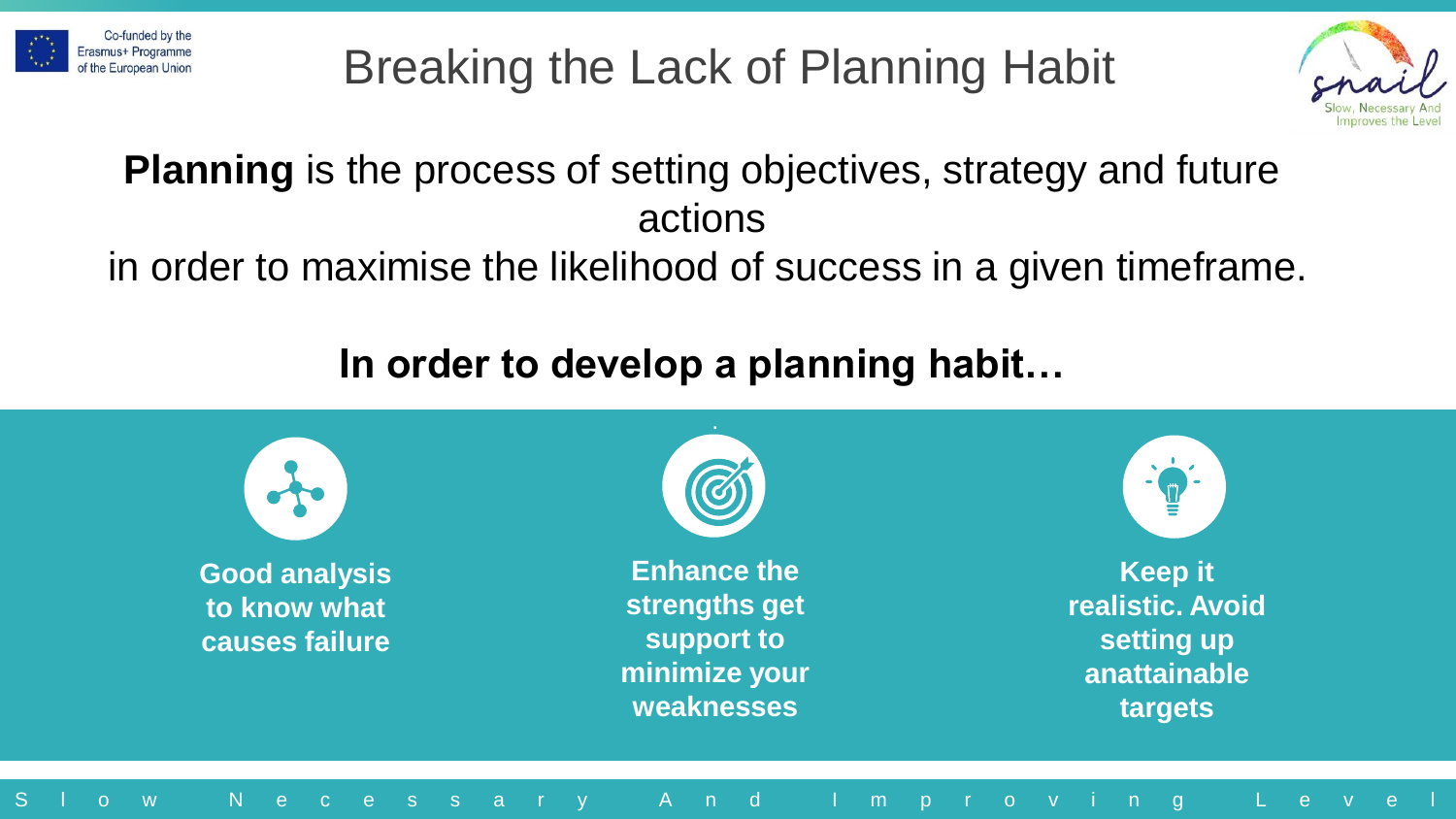





#### **In order to develop a planning habit…**